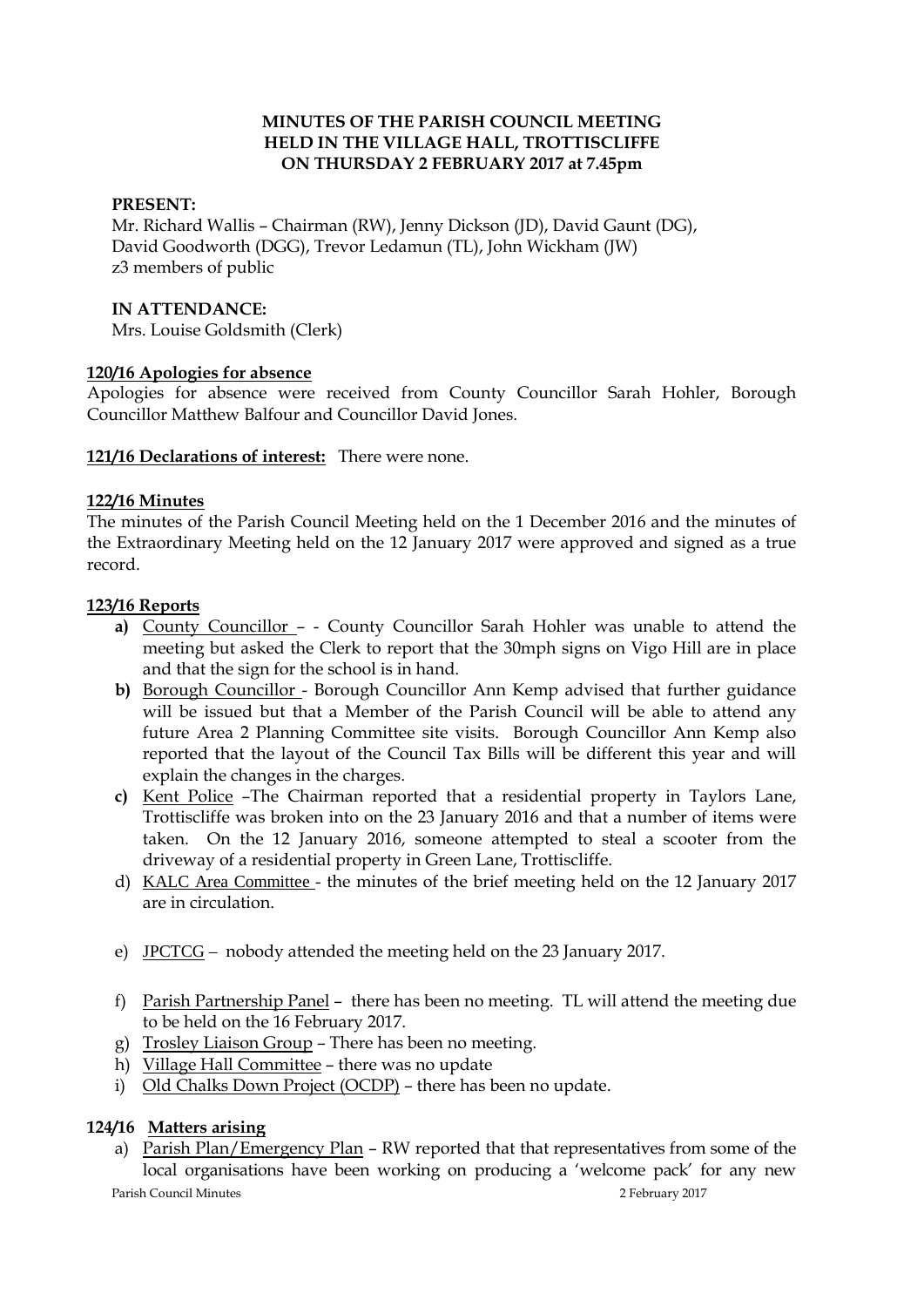residents. The group are hoping to hold an event one evening in May for both new residents and existing to discuss how people feel about the village. Hopefully this information will provide some ideas on how to enhance a feeling of community and be useful preparation for both the parish plan and emergency plan.

- b) T&MBC Call for Sites/Development of the Local Plan there was no update
- c) Village Website The Clerk and RW will liase with Borough Councillor Ann Kemp about providing a better link between the village website and other organisations.

### **125/16 Finance & Policies**

Statement of payments to be made and income received

#### **Balances as at 2 February 2017**

| <b>National Savings Account:</b> | £1,684.70  |
|----------------------------------|------------|
| Nat West TPC TCC Account:        | £20,034.59 |
| Nat West TPC Reserve Account:    | £16,431.81 |
| Nat West TPC Current Account     | £ 178.65   |
| eceints:                         |            |

### **Receipts:**

£10.06 – interest National Savings Account

## **Cheques for signature TPC Current Account:**

| Supplier          | Description             | <b>Cheque</b> | Amount   |
|-------------------|-------------------------|---------------|----------|
|                   |                         | Number        |          |
| Mrs L S Goldsmith | (Expenses - Jan)        | 000089        | £ 74.84  |
| Mrs L S Goldsmith | (Salary-4 weeks)        |               |          |
|                   | $(05/01/17 - 01/02/17)$ | 000090        | £159.30  |
| <b>HMRC</b>       | (Clerk's Tax)           | 000091        | £105.60  |
| PM Olley          | (Christmas tree)        | 000092        | £148.24  |
| Will Mott         | Website hosting)        | 000093        | £137.32  |
| <b>Total</b>      |                         |               | £ 625.30 |

#### **Transfer from TPC Reserve Account to TPC Current Account: £600.00**

| <b>Cheques for signature TPC TCC Account:</b> |                         |               |         |
|-----------------------------------------------|-------------------------|---------------|---------|
| <b>Supplier</b>                               | Description             | <b>Cheque</b> | Amount  |
|                                               |                         | Number        |         |
| <b>EDF Customers PLC</b>                      | <b>Electricity Bill</b> | 000005        | £272.90 |

a) Cheques for signature: The Chairman proposed that the cheques listed above be signed. Agreed.

**126/16 Members of public:** A member of the public raised their concerns about the amount of litter in hedgerows around the village and that verges and paths are unkempt in places. Concern was also expressed about the condition of the lampposts at the entrance to the village and other road signs around the village.

*8.19pm a member of public left the meeting*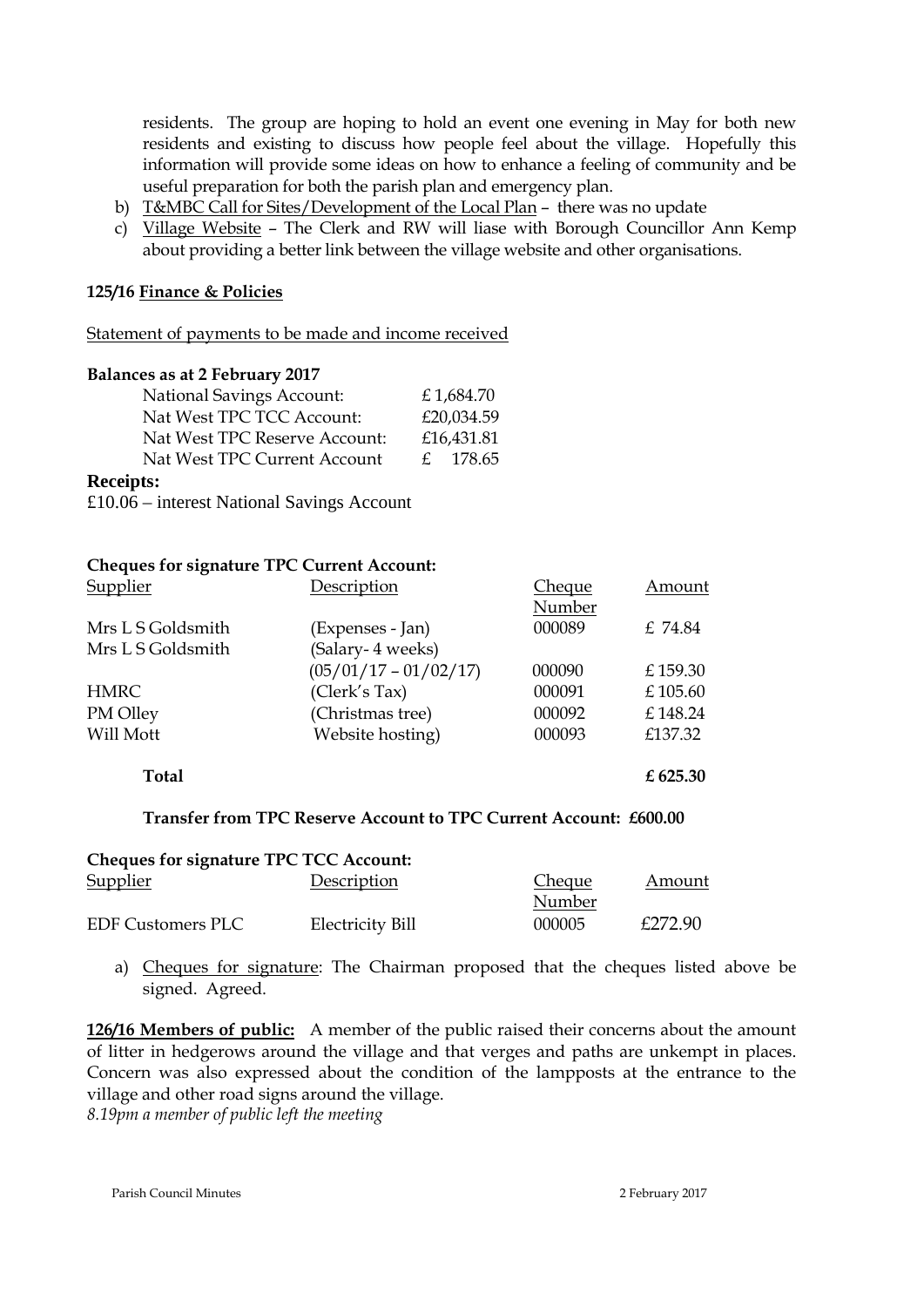*8.20pm DG declared a pecuniary interest and left the meeting*

**127/16 Planning**

a) Applications

1] TM/16/03330/FL – Longford, Church Lane, Trottiscliffe, ME19 5EB

Demolition of redundant sheds and construction of new single storey dwelling house (revised proposal to planning permission TM/15/03537) to include porch and side extension rather than detached garage. *Resolved: No objection. (Vote: 2 objections, 2 no objections, 1 abstained – carried as no objection with the casting vote of the Chairman)*

*8.42pm DG returned to the meeting*

2] TM/16/00990/FL - Land adjacent to Downsview, 8 Green Lane

Erect a new detached dwelling house with integral garage. *The Clerk has not received a copy of the revised plans in time to be circulated at this meeting.*

*8.43pm Borough Councillor Ann Kemp left the meeting, 2 members of public left the meeting*

b) Decisions from T&MBC

1] TM/16/03126/RD – Land rear of Cedar Bungalow, Church Lane, Trottiscliffe

Details of condition 2 (materials), 3 (landscaping), 7 (levels), 11 (surface material) and 12 (curtilage) submitted pursuant to planning permission TM/15/03537/FL. *Approved*

c) Other planning matters

1] Whitaker Cottage – unauthorised use as separate dwelling. Enforcement are carrying out further investigations to establish whether a retrospective application is necessary.

2] 16/00268/WORKH – Coldrum House, Coldrum Lane – alleged unauthorised garage T&MBC has carried out a full investigation into this property and the garage in question, evidence and documentation has been received and verified, which accurately indicates that construction of the alleged unauthorised garage commenced prior to planning permission TM/15/00444/FL being implemented and was therefore erected prior to any conditions withdrawing Permitted Development rights from the site coming into force. The garage has been inspected and full measurements taken and it meets the provisions outlined by Class E of Part 1 of Schedule 2 of The Town and Country Planning (General Permitted Development) (England) Order 2015 and subsequently does not require the benefit of planning permission from this authority. Therefore, no breach of planning control has been identified and no enforcement action is required with regard to this case.

3] 16/00391/WORKH – Malabar, School Lane, Trottiscliffe – regarding alleged unauthorised work not in accordance with TM/16/01234/FL. Enforcement are investigating.

4] 16/00402/WORKH - Prunelle, Church Lane, Trottiscliffe – regarding alleged unauthorised access. A retrospective planning proposal has been received and will be considered at the next meeting.

# **128/16 Highways, Footways and Footpaths**

1] Taylors Lane/Vigo Hill – The new signage is now in place. The Clerk has been asked whether the Parish Council would consider introducing a speedwatch scheme in this area. Members agreed that the Clerk should approach the Kent Police Speedwatch co-ordinator to see if it would be practical to do speedwatch.

2] Request for a litter bin in Pinesfield Lane – The Clerk is still waiting for a response from the National Trust to see if they would be willing to have a litter bin installed in the car park. Meanwhile the Clerk has been asked whether the Parish Council would be willing to install a normal bin in the same position that the dog waste bin in Pinesfield Lane, which has since

Parish Council Minutes 2 February 2017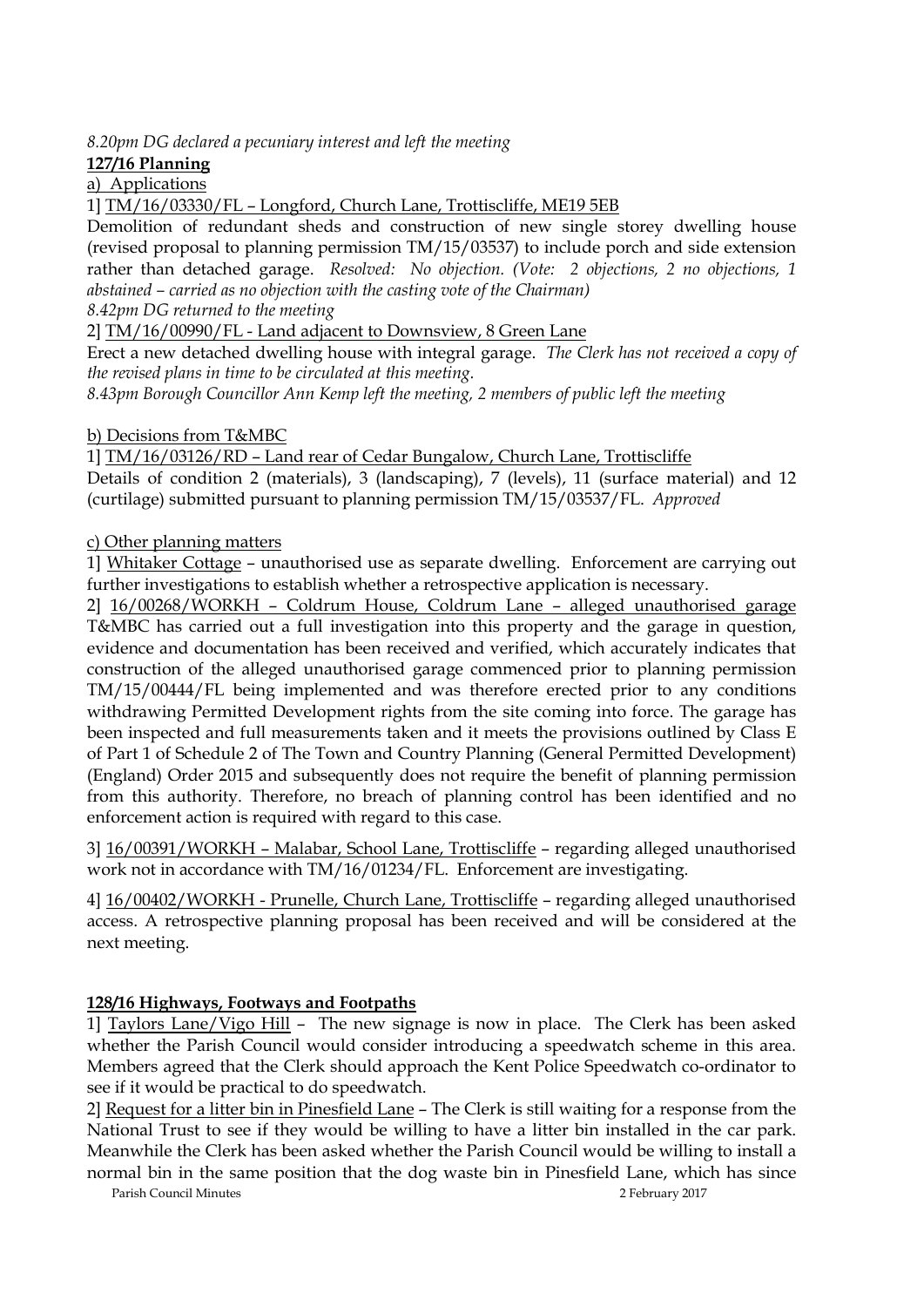been removed, was installed. The Clerk was asked to leaflet drop the properties in this area to see if they would object to a waste bin being installed in this location.

3] Sign for School – It was noted that County Councillor Sarah Hohler hopes that the new sign will be installed soon on the existing post on the green by Church Road.

4] Reported Faults

i) The Clerk to report that water off the fields on Addington Lane just outside the village continue to flood the road in wet weather making the road conditions treacherous.

ii) The Clerk to report that the lampposts at the entrance to the village need attention.

iii) Litter - Members agreed that they may look to organise an official litter pick up later in the year but in the meantime asked the Clerk to place an article in the Pilgrims asking local residents to remain vigilant by not dropping litter. It was also noted TMBC in partnership with the Kent Resource Partnership (KRP) are running a Great British Spring Clean campaign for the whole month of March. The aim is that as many groups as possible from across the borough will have the opportunity to take part to show they love where they live.

# **129/16] Open Spaces, Recreation Ground and Allotments**

1] Remedial work to the playground – The playground gate still needs to be repaired.

2] Allotment – no update on the request for a new water tap.

3] Fence between the village hall and west car park – DGG is in the process of getting a quote.

# **130/16] Correspondence**

# a) For Information

- 1] Area 2 Planning Committee 1 March 2017
- 2] Joint Transportation Board 13 March 2017
- 3] Parish Partnership Panel 16 February 2017
- 4] Standards Committee 14 June 2017
- 5] KALC Area Committee Meeting 11 May 2017
- b) On Circulation

The following correspondence had been circulated:-

- 1] Agenda for Area 2 Planning Committee held on the 25 January 2017
- 2] Clerk & Councils Direct January 2017
- 3] KALC Tonbridge & Malling Minutes of the meeting held on the 12 January 2017
- 4] KALC Minutes of the AGM held on the 19 November 2016
- 5] JPCTCG Agenda for the meeting held on 23 January 2017
- 6] Tonbridge & Malling Community Safety Partnership January/February 2017
- 7] Kent Police Rural Policing Update
- 8] Message from the Police and Crime Commissioner Matthew Scott
- c) Requiring Attention

1] Lord Lieutenant's Civic Service - the Clerk to respond that RW and his wife will attend the Civic Service due to be held at Rochester Cathedral on Tuesday 14 March 2017.

2] Freight Action Plan for Kent Public Consultation – Members noted the plan and discussed the problems of lorries parking on roads in rural areas.

3] SAAA announcement of appointed auditors – Members noted that the Small Authorities Audit Appointments has completed their procurement exercise and has announced that PKF Littlejohn will continue to cover Kent for 2017/18 to 2021/22